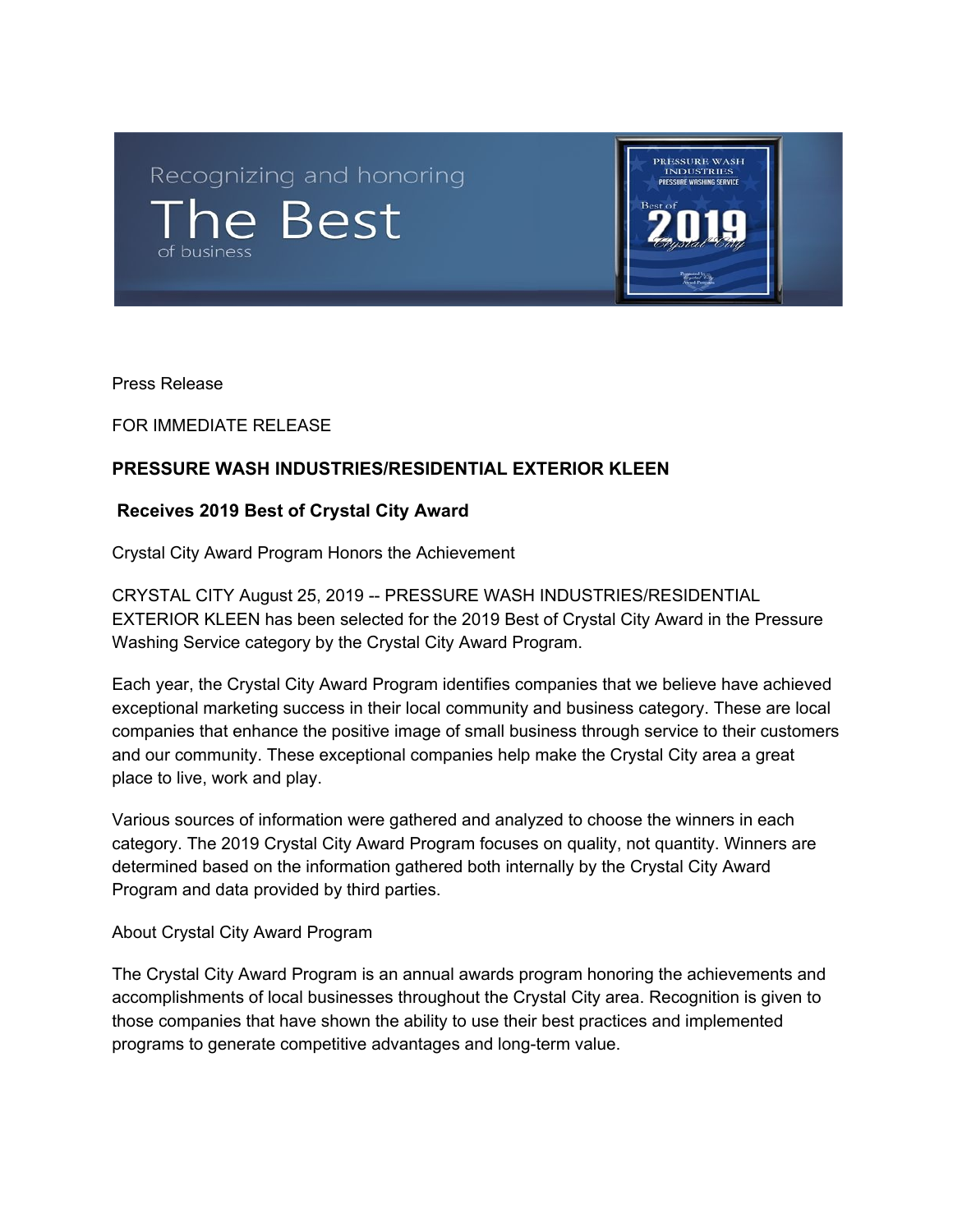The Crystal City Award Program was established to recognize the best of local businesses in our community. Our organization works exclusively with local business owners, trade groups,

professional associations and other business advertising and marketing groups. Our mission is to recognize the small business community's contributions to the U.S. economy.

CONTACT:

Crystal City Award Program

Email: [PublicRelations@company-award-](mailto:PublicRelations@company-award-2019.com)

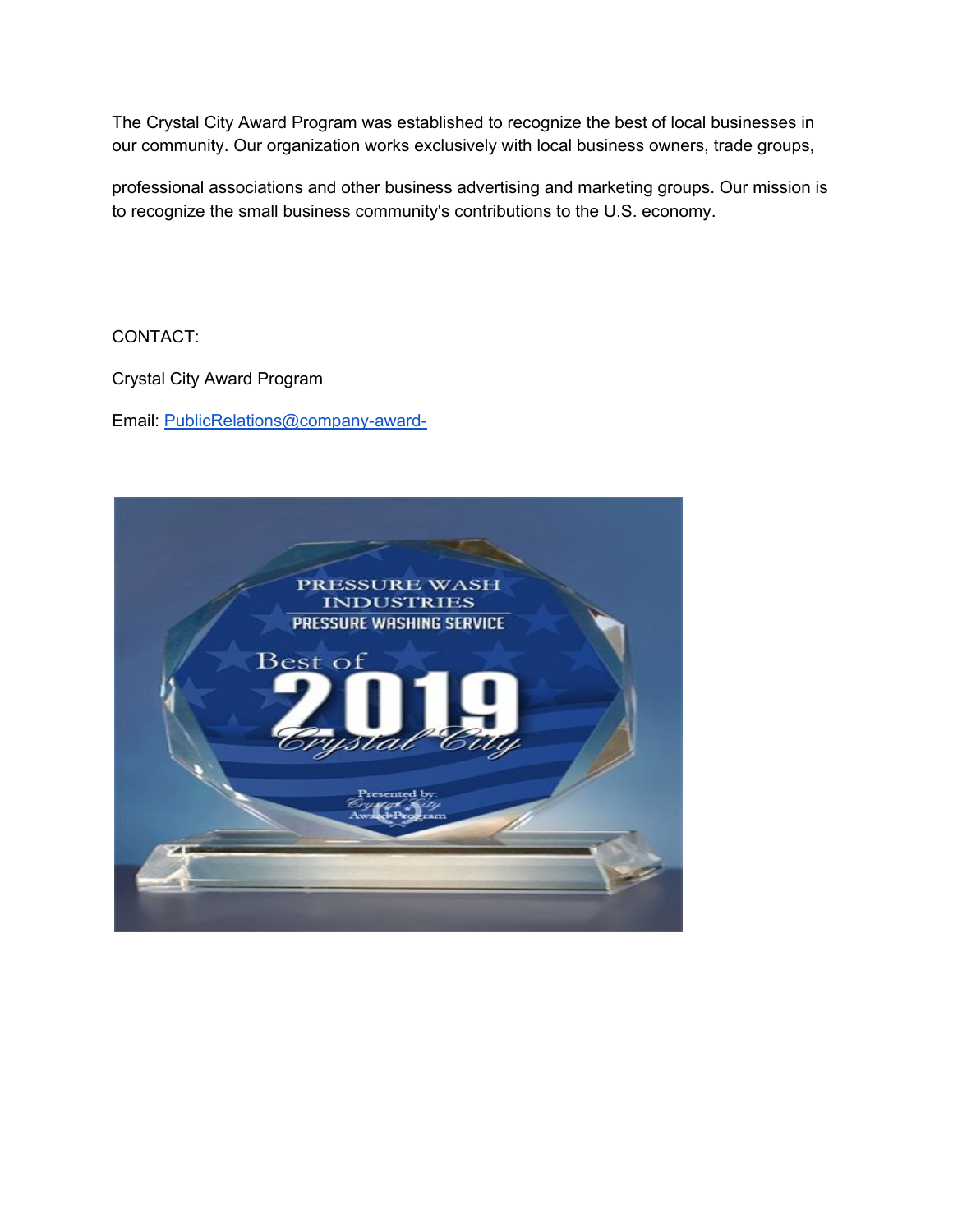